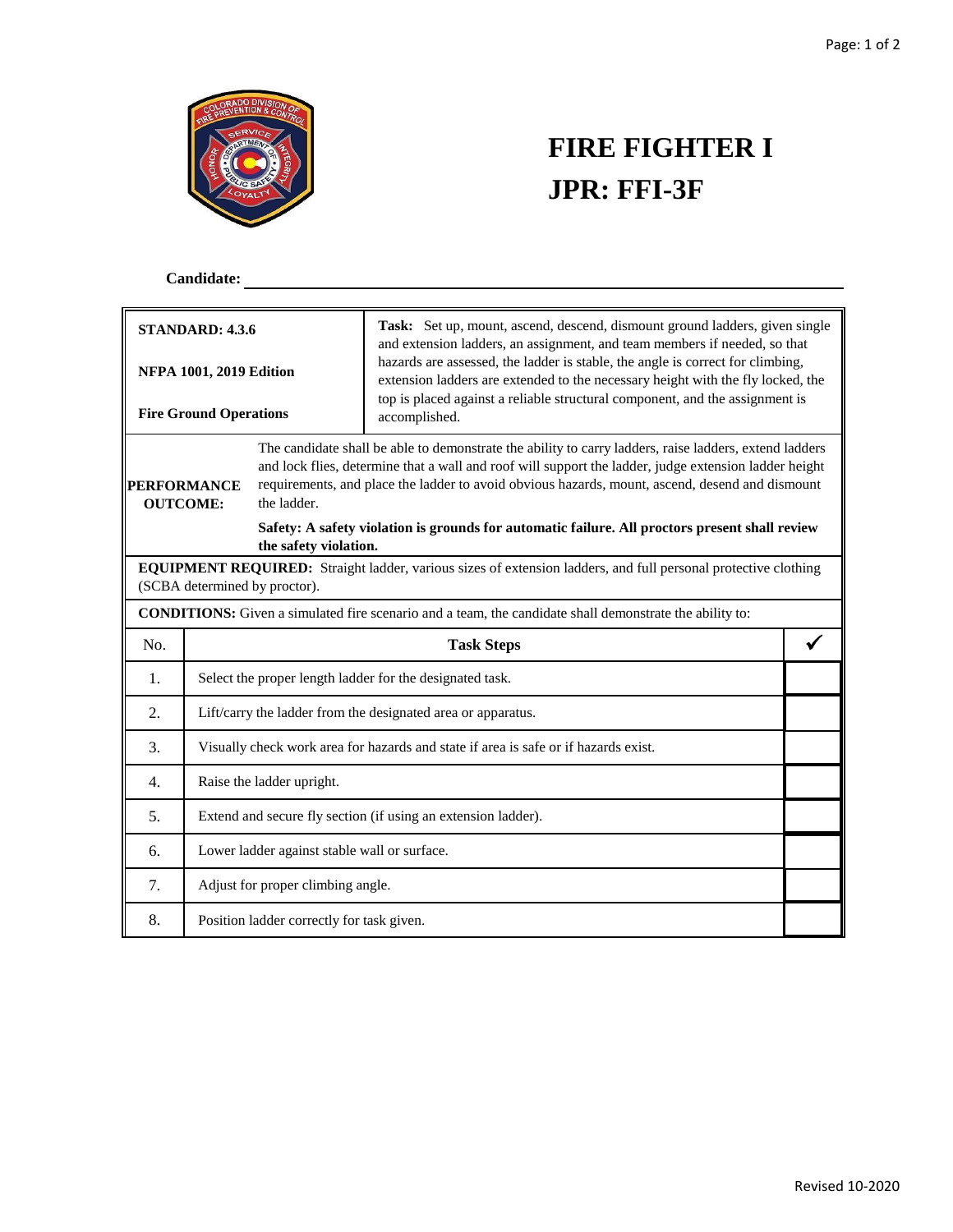| No. | <b>Task Steps</b>                                                                                                                                                                    |  |  |  |  |
|-----|--------------------------------------------------------------------------------------------------------------------------------------------------------------------------------------|--|--|--|--|
|     | Mounts, Ascends Ladder Properly.                                                                                                                                                     |  |  |  |  |
|     | <b>SELECT ONE TASK:</b>                                                                                                                                                              |  |  |  |  |
| 9.  | <b>Window Ventilation:</b> Ladder tip placed about even with the top of the window and to the<br>windward side.                                                                      |  |  |  |  |
|     | <b>Rescue from window or entry through window:</b> Placed slightly below sill or 2-3 rungs into<br>window if opening is wide enough to allow room beside ladder for rescue or entry. |  |  |  |  |
|     | <b>Work with hose with no entry:</b> Tip placed on wall above window opening if no flames<br>extending from window or at sill if flames out window.                                  |  |  |  |  |
|     | <b>Access roof:</b> Placed against roof with 3-5 rungs extending above roof.                                                                                                         |  |  |  |  |
| 10. | Dismounts and Descends Ladder Properly.                                                                                                                                              |  |  |  |  |
| 11. | Lower ladder to ground (reversing raising procedures).                                                                                                                               |  |  |  |  |
| 12. | Lift/carry ladder to designated site or apparatus.                                                                                                                                   |  |  |  |  |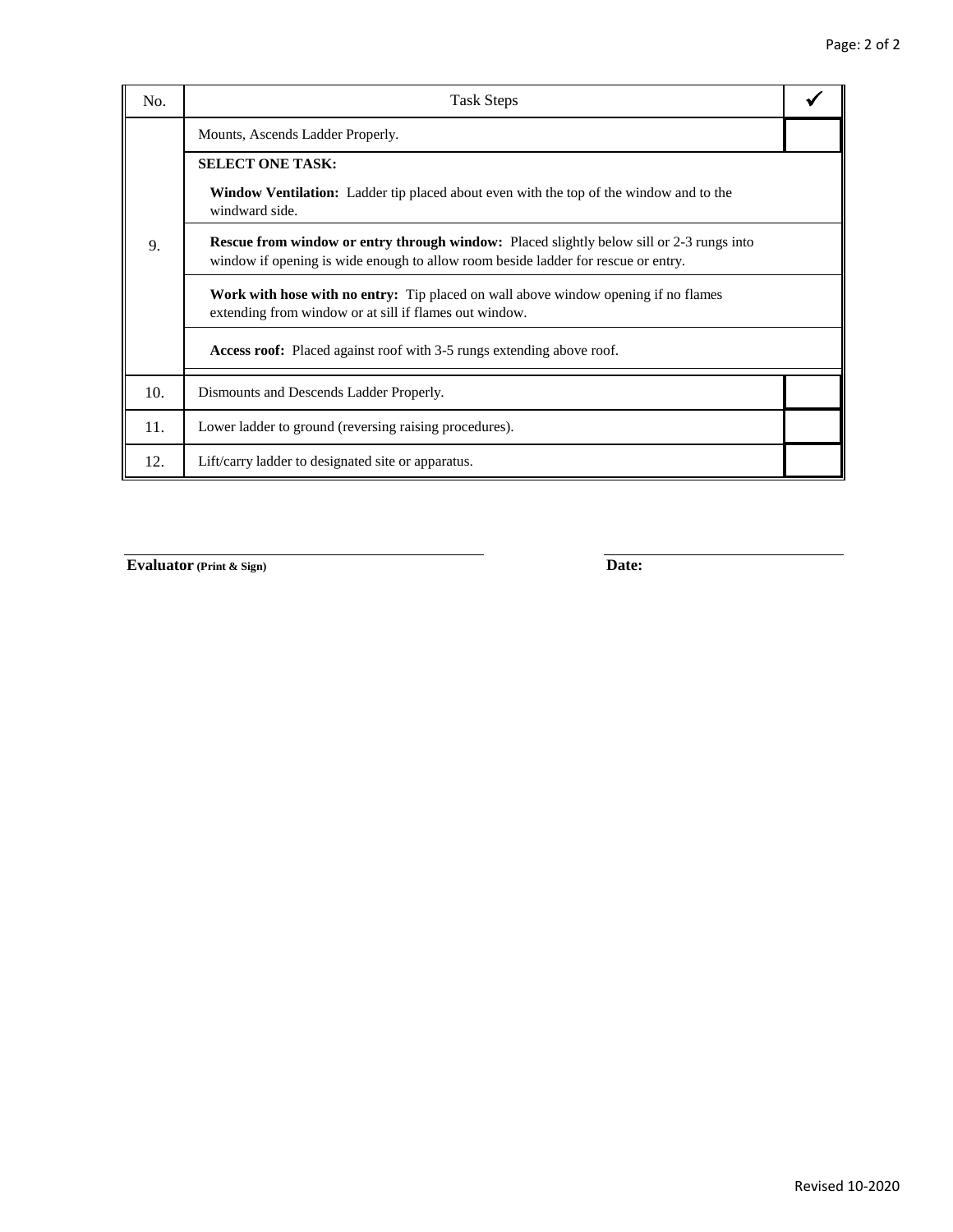

# **FIRE FIGHTER I JPR: FFI-3I**

### **Candidate:**

| <b>STANDARD: 4.3.9</b>         |                                                                                                                                       | <b>TASK:</b> Conduct a search and rescue in a structure operating as a member of a<br>team, given an assignment, obscured vision conditions, personal protective                                                  |  |  |  |
|--------------------------------|---------------------------------------------------------------------------------------------------------------------------------------|-------------------------------------------------------------------------------------------------------------------------------------------------------------------------------------------------------------------|--|--|--|
| <b>NFPA 1001, 2019 Edition</b> |                                                                                                                                       | equipment, a flashlight, forcible entry tools, hose lines, and ladders when<br>necessary, so that ladders are correctly placed when used, all assigned areas are                                                  |  |  |  |
| <b>Fire Ground Operations</b>  |                                                                                                                                       | searched, all victims are located and removed, team integrity is maintained, and<br>team member's safety – including respiratory protection – is not compromised.                                                 |  |  |  |
|                                |                                                                                                                                       | The candidate shall demonstrate to the ability to use an SCBA to exit through restricted passages, set<br>up and use different types of ladders for various types of rescue operations, rescue a firefighter with |  |  |  |
| <b>PERFORMANCE</b>             |                                                                                                                                       | functioning respiratory protection, rescue a firefighter whose respiratory protection is not                                                                                                                      |  |  |  |
| <b>OUTCOME:</b>                | tenability.                                                                                                                           | functioning, rescue a person who has no respiratory protection, and assess areas to determine                                                                                                                     |  |  |  |
|                                |                                                                                                                                       | Safety: A safety violation is grounds for automatic failure. All proctors present shall review                                                                                                                    |  |  |  |
|                                | the safety violation.                                                                                                                 |                                                                                                                                                                                                                   |  |  |  |
|                                | hose line, and hand tools.                                                                                                            | Equipment Required: Full personal protective clothing including SCBA, various size ladders, portable radio, flashlight,                                                                                           |  |  |  |
|                                | Conditions: Given a simulated scenario with obscured visibility and a team member, the candidate shall demonstrate the<br>ability to: |                                                                                                                                                                                                                   |  |  |  |
| No.                            |                                                                                                                                       | <b>Task Steps</b>                                                                                                                                                                                                 |  |  |  |
| 1.                             | Size up the problem and select the appropriate tool(s) and equipment.                                                                 |                                                                                                                                                                                                                   |  |  |  |
| 2.                             | Ladders are correctly placed for assignment (if chosen by candidate).                                                                 |                                                                                                                                                                                                                   |  |  |  |
| 3.                             | Establish, maintain, and search in an effective pattern (i.e. left-hand or right-hand).                                               |                                                                                                                                                                                                                   |  |  |  |
| $\overline{4}$ .               | Maintain team integrity and safety.                                                                                                   |                                                                                                                                                                                                                   |  |  |  |
| 5.                             | Use hose line effectively (if chosen by candidate).                                                                                   |                                                                                                                                                                                                                   |  |  |  |
| 6.                             | Find and remove victim (Check victim chosen).                                                                                         |                                                                                                                                                                                                                   |  |  |  |
|                                | Person without respiratory<br>protection                                                                                              | Firefighter with Non-<br>Firefighter with Functioning<br><b>SCBA</b><br><b>Functioning SCBA</b>                                                                                                                   |  |  |  |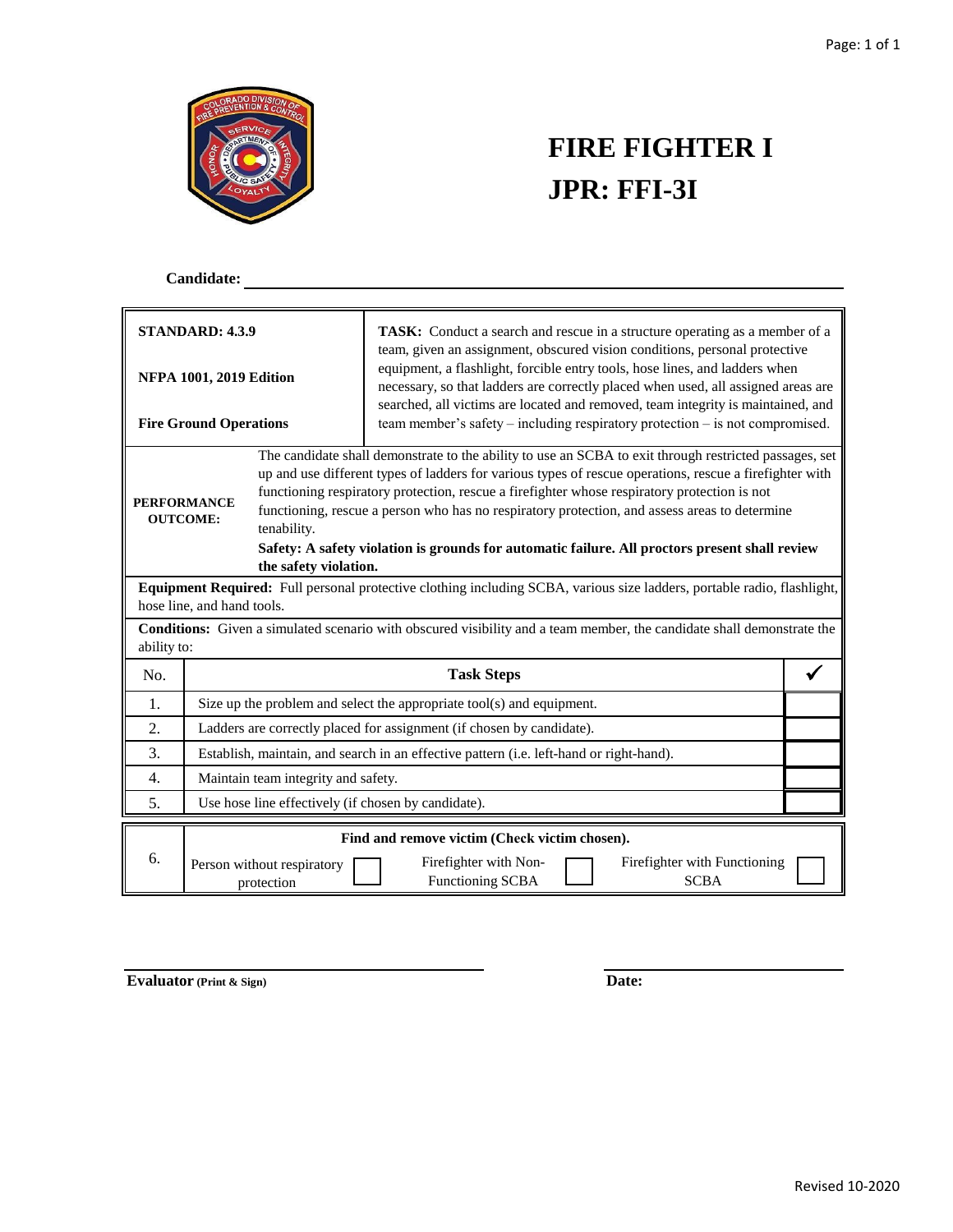

# **FIRE FIGHTER I JPR: FFI-3J**

### **Candidate:**

| <b>STANDARD: 4.3.11</b>                                         |                                                                                             |                                          | TASK: Perform horizontal ventilation on a structure operating as part of a                                                                                                                                                                                                                        |  |
|-----------------------------------------------------------------|---------------------------------------------------------------------------------------------|------------------------------------------|---------------------------------------------------------------------------------------------------------------------------------------------------------------------------------------------------------------------------------------------------------------------------------------------------|--|
| <b>NFPA 1001, 2019 Edition</b><br><b>Fire Ground Operations</b> |                                                                                             |                                          | team, given an assignment, PPE, ventilation tools, equipment, and ladders, so<br>that the ventilation openings are free of obstructions, tools are used as designed,<br>ladders are correctly placed, ventilation devices are correctly placed, and the<br>structure is cleared of smoke.         |  |
| <b>PERFORMANCE</b><br>obstructions.<br><b>OUTCOME:</b>          |                                                                                             | the safety violation.                    | The candidate shall demonstrate the ability to transport and operate ventilation tools and equipment<br>and ladders, and to use safe procedures for breaking window and door glass and removing<br>Safety: A safety violation is grounds for automatic failure. All proctors present shall review |  |
| ejector.                                                        |                                                                                             |                                          | Equipment Required: Full PPE with SCBA, hose line, hand tools, pike pole, ladder, positive pressure fan, and/or smoke                                                                                                                                                                             |  |
|                                                                 |                                                                                             |                                          | <b>Conditions:</b> Given a simulated fire and a team, the candidate shall demonstrate the ability to:                                                                                                                                                                                             |  |
| No.                                                             | <b>Task Steps</b>                                                                           |                                          |                                                                                                                                                                                                                                                                                                   |  |
|                                                                 |                                                                                             | <b>BREAK WINDOW OR DOOR GLASS</b>        |                                                                                                                                                                                                                                                                                                   |  |
| 1.                                                              |                                                                                             | Properly place ladder (if necessary).    |                                                                                                                                                                                                                                                                                                   |  |
| 2.                                                              | Choose proper tool for task and carry tool safely.                                          |                                          |                                                                                                                                                                                                                                                                                                   |  |
| 3.                                                              | Assume proper position and break glass.                                                     |                                          |                                                                                                                                                                                                                                                                                                   |  |
| 4.                                                              | Remove glass and any remaining window obstruction. (i.e. curtains, draperies, blinds, etc.) |                                          |                                                                                                                                                                                                                                                                                                   |  |
|                                                                 |                                                                                             |                                          | <b>FORCED VENTILATION</b> (Choose Positive, Negative, or Hydraulic)                                                                                                                                                                                                                               |  |
|                                                                 |                                                                                             | <b>Positive Pressure Ventilation</b>     |                                                                                                                                                                                                                                                                                                   |  |
| 1.                                                              |                                                                                             |                                          | Properly place fan so cone of air covers entry point.                                                                                                                                                                                                                                             |  |
| 2.                                                              |                                                                                             |                                          | Ventilation properly performed and structure cleared of smoke.                                                                                                                                                                                                                                    |  |
|                                                                 |                                                                                             | <b>Negative Pressure Ventilation</b>     |                                                                                                                                                                                                                                                                                                   |  |
| 1.                                                              |                                                                                             |                                          | Properly place fan in exhaust opening to pull smoke out.                                                                                                                                                                                                                                          |  |
| 2.                                                              |                                                                                             |                                          | Ventilation properly performed and structure cleared of smoke.                                                                                                                                                                                                                                    |  |
|                                                                 |                                                                                             | <b>Hydraulic Ventilation</b>             |                                                                                                                                                                                                                                                                                                   |  |
| 1.                                                              |                                                                                             | Cover 85-90% of the ventilation opening. |                                                                                                                                                                                                                                                                                                   |  |
| 2.                                                              |                                                                                             |                                          | Ventilation properly performed and room cleared of smoke.                                                                                                                                                                                                                                         |  |